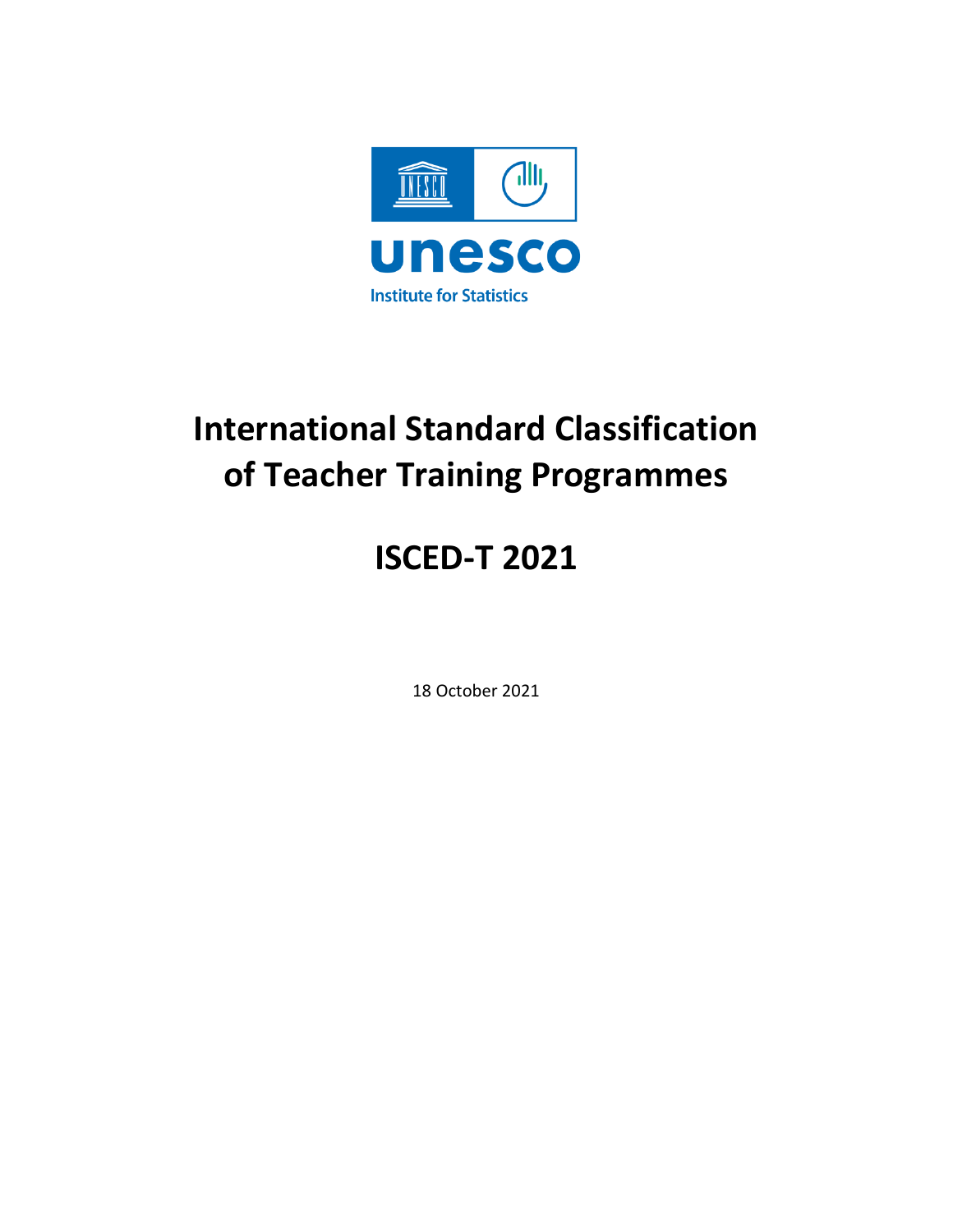## **FOREWORD**

The differences between national teacher training programmes make it difficult to compare countries and to monitor progress towards national and international goals. The International Standard Classification of Teacher Training Programmes (ISCED-T) offers a solution through the definition of internationally agreed categories for the production of cross-nationally comparable statistics on teacher training.

The development of ISCED-T was endorsed at the 40th session of the UNESCO General Conference in 2019 as a separate International Standard Classification of Teacher Training Programmes to support the monitoring of Sustainable Development Goal (SDG) target 4.c:

*By 2030, substantially increase the supply of qualified teachers, including through international cooperation for teacher training in developing countries, especially least developed countries and small island developing States.*

The preparation of ISCED-T was guided by a global Technical Advisory Panel (TAP), comprising of gender balanced experts on classifications, on trained and qualified teachers'statistics, and on teacher education, including relevant international organisations and partners, such as the International Task Force on Teachers for Education 2030, Eurostat, the Organisation for Economic Co-operation and Development (OECD), and the United Nations Statistics Division. The extensive review includes a series of formal consultations of UNESCO Category 1 Institutes, relevant Category 2 Centres, and Member States coordinated by the UNESCO Institute for Statistics and the UNESCO Division for Policies and Lifelong Learning Systems (Education Sector).

The application of ISCED-T will lead to more reliable and comparable statistics on teacher training programmes.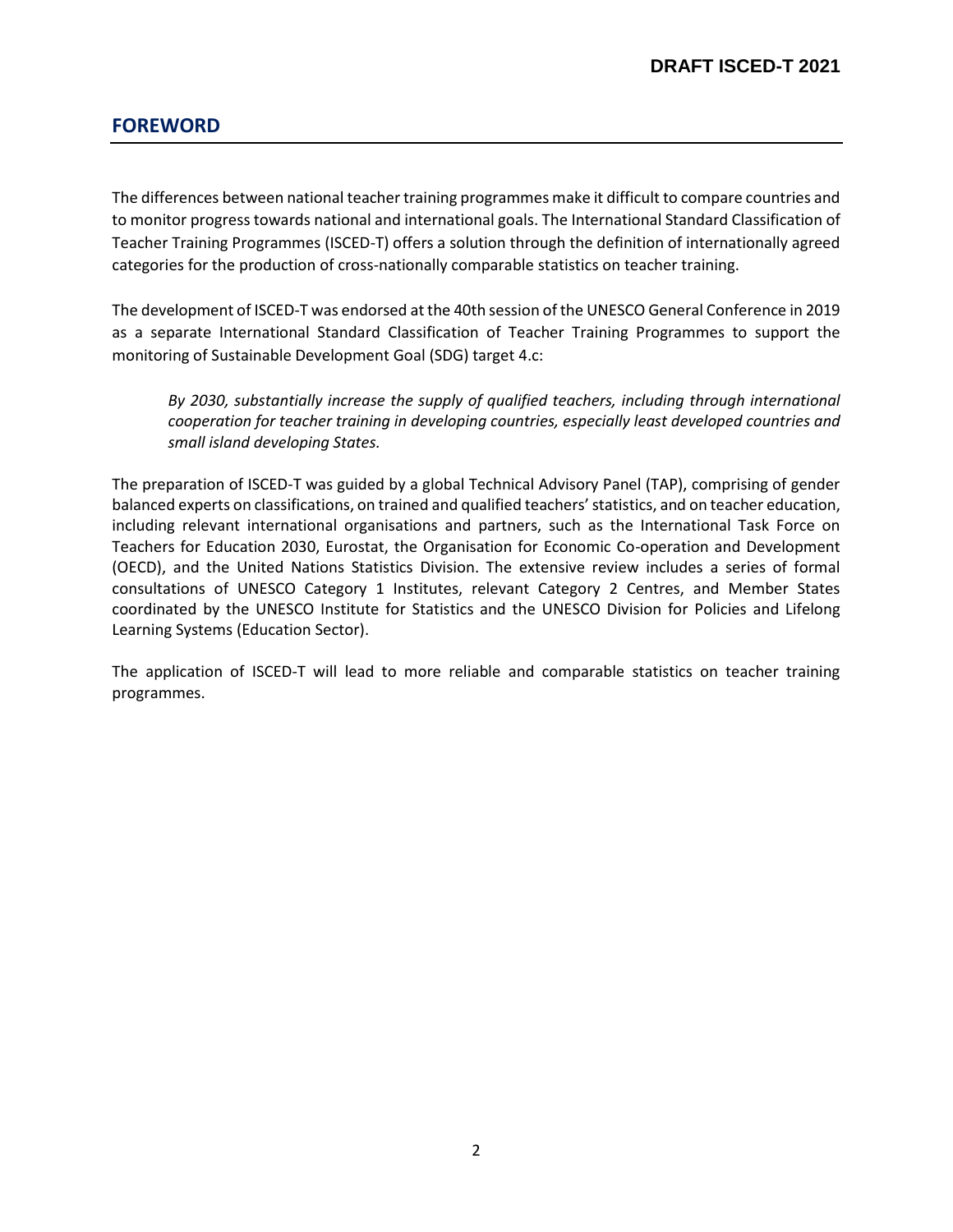## **TABLE OF CONTENTS**

| SECTION 1   WHAT IS ISCED-T?                                |    |
|-------------------------------------------------------------|----|
| SECTION 2   PURPOSE AND SCOPE OF ISCED-T                    |    |
| Purpose                                                     | 4  |
| Scope                                                       | 5  |
| SECTION 3   UNITS AND CONCEPTS OF CLASSIFICATION IN ISCED-T | 6  |
| Main units of classification                                | 6  |
| SECTION 4   CODING SCHEME OF ISCED-T                        | 7  |
| Coding scheme                                               | 7  |
| SECTION 5   EXAMPLES OF THE APPLICATION OF ISCED-T          | 9  |
| Example 1                                                   | 9  |
| Example 2                                                   | 9  |
| Example 3                                                   | 10 |
| Example 4                                                   | 11 |
| Example 5                                                   | 11 |
| SECTION 6   GOVERNANCE OF ISCED-T                           | 12 |
| SECTION 7   RECOMMENDATIONS AND FUTURE CONSIDERATIONS       | 13 |
| Recommendations                                             | 13 |
| <b>Future considerations</b>                                | 13 |
| <b>GLOSSARY</b>                                             | 15 |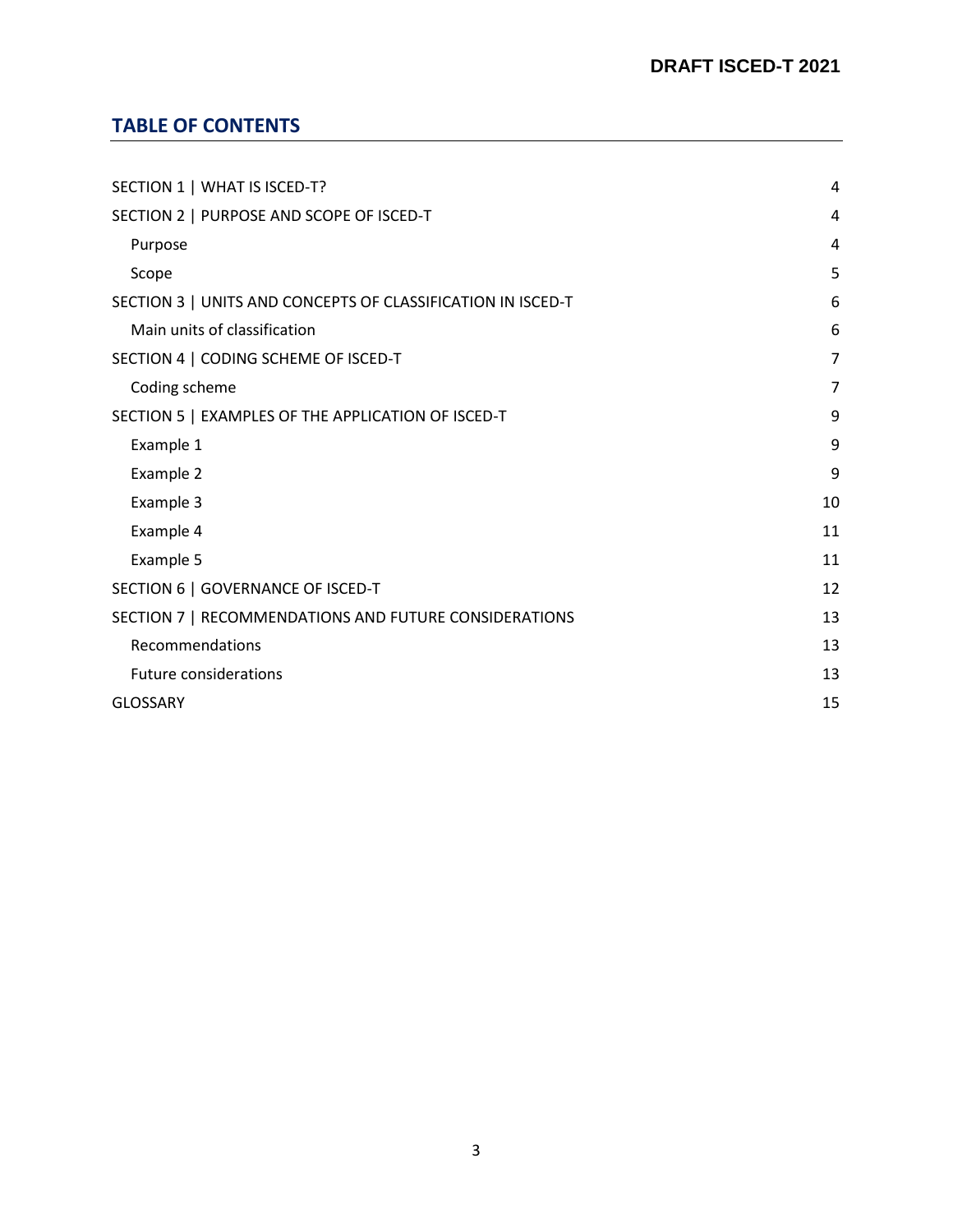## <span id="page-3-0"></span>**SECTION 1 | WHAT IS ISCED-T?**

- 1. The International Standard Classification of Teacher Training Programmes (ISCED-T) is a framework for assembling, compiling and analysing cross-nationally comparable statistics on teacher training programmes and the related teacher qualifications.
- 2. ISCED-T is based on the International Standard Classification of Education (ISCED), which serves to classify education programmes and the related qualifications by education levels and fields.
- 3. ISCED-T complements ISCED with additional dimensions for the classification of teacher training programmes according to internationally agreed categories.

## <span id="page-3-1"></span>**SECTION 2 | PURPOSE AND SCOPE OF ISCED-T**

#### <span id="page-3-2"></span>**Purpose**

- 4. The *primary* purpose of ISCED-T is to produce internationally comparable data on teacher training programmes to improve the availability and quality of teacher statistics, especially about national programmes for pre-service teacher education.
- 5. The *secondary* purpose of ISCED-T is to contribute directly to the identification, development and collection of data at relevant national, regional and international levels for:
	- a. combinations of teacher qualifications and teacher training programmes that make up pathways to the teaching profession;
	- b. the scope and quality of teaching practice within teacher training programmes; and
	- c. knowledge, skills and competencies for teacher qualifications.
- 6. At a *third level*, ISCED-T may influence the identification, development and collection of data related to other aspects of teacher training programmes at national and regional levels, including, where relevant:
	- a. in-service teacher education;
	- b. postgraduate teacher education studies;
	- c. continuing professional development (CPD) for teachers;
	- d. regional and global collaborations to improve the quality of teacher training programmes;
	- e. research into the teacher profession, including new pedagogies;
	- f. alternative pathways to the teaching profession, including teacher internship programmes;
	- g. new digital forms of teacher training programmes, certifications and credentials; and
	- h. professional standards for licensing of teachers.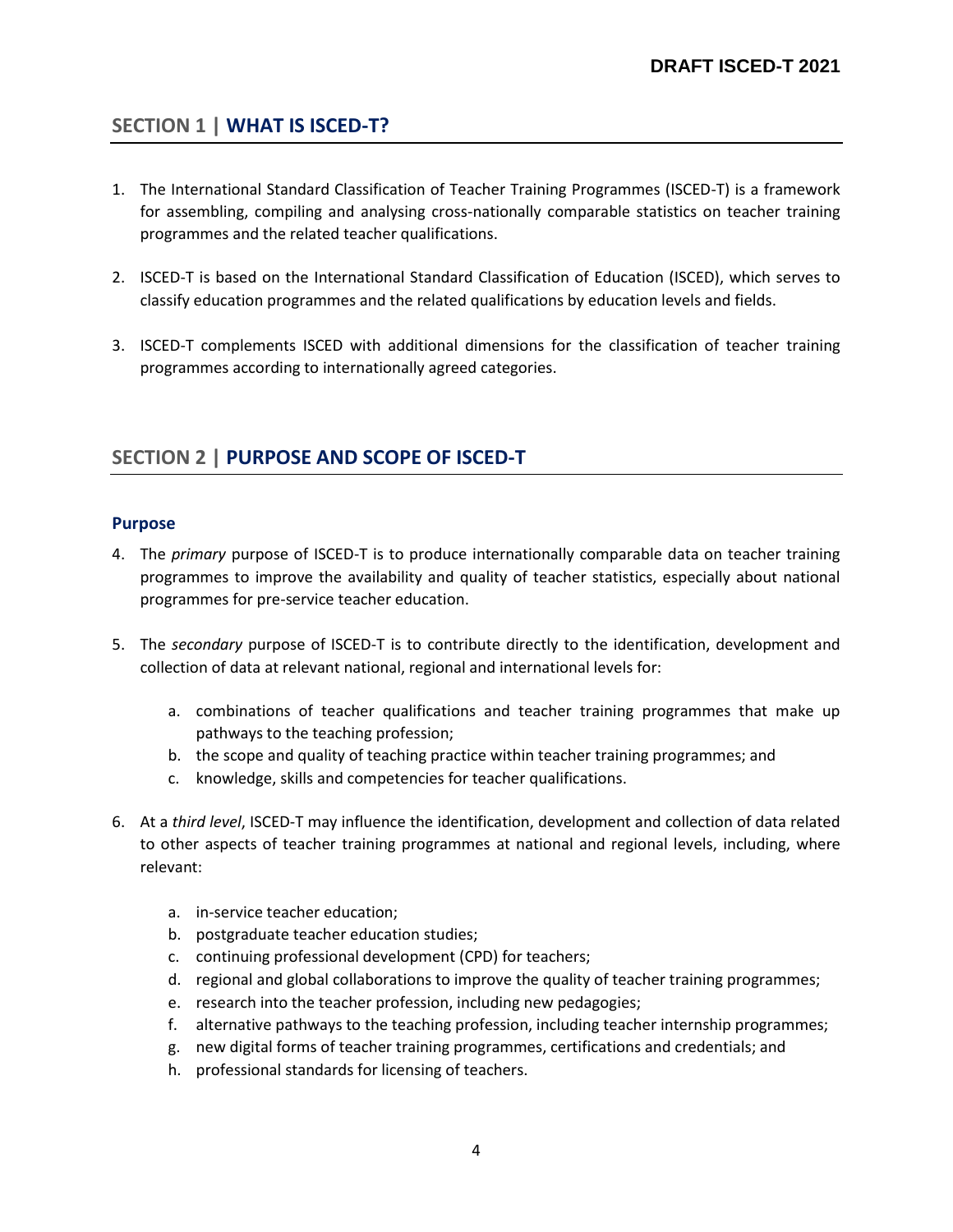#### <span id="page-4-0"></span>**Scope**

- 7. The teacher training programme is the primary focus of ISCED-T. A teacher training programme is defined as a coherent set or sequence of educational activities designed and organized to achieve predetermined learning objectives or accomplish a specific set of educational tasks over a sustained period to prepare teachers for their occupation.
- 8. The qualification to which one or more teacher training programmes may lead is classified in the same manner as the associated teacher training programme, and is included in ISCED-T. In some cases, a teacher training programme may comprise more than one qualification. Teacher training programmes are always linked to a specific provider, which may be public or private, and which could be a university, college or similar body. The qualifications earned are typically recognized by a government body.
- 9. ISCED-T can be applied to all pre-service teacher training programmes and teacher qualifications offered globally that train teachers for teaching at pre-primary, primary, lower secondary and upper secondary levels. ISCED-T can be applied to teacher training programmes offered in both public and private educational institutions.
- 10. ISCED-T is based on the broader ISCED classification designed to classify education programmes and the resulting qualifications into internationally agreed levels of education. The basic concepts and definitions of ISCED apply to ISCED-T.
- 11. ISCED-T is a framework applied across five dimensions of a teacher training programme (see Section 3) namely the:
	- a. ISCED level of the qualification obtained upon completion of the teacher training programme;
	- b. target teaching level of the teacher training programme;
	- c. minimum educational level required for entry into the teacher training programme;
	- d. theoretical duration of the teacher training programme; and
	- e. teaching practice ratio.
- 12. The underpinning curriculum of a teacher training programme is *not* classified in ISCED-T as there are many variations which may be both geographically and institutionally specific.
- 13. ISCED-T is *not* designed to produce data related to the qualitative elements of teacher training programmes - such as the assessment of the learning outcomes of student teachers or teachers upon completion of a programme, the quality of the delivery of a programme, or the scope of the curriculum content of a programme.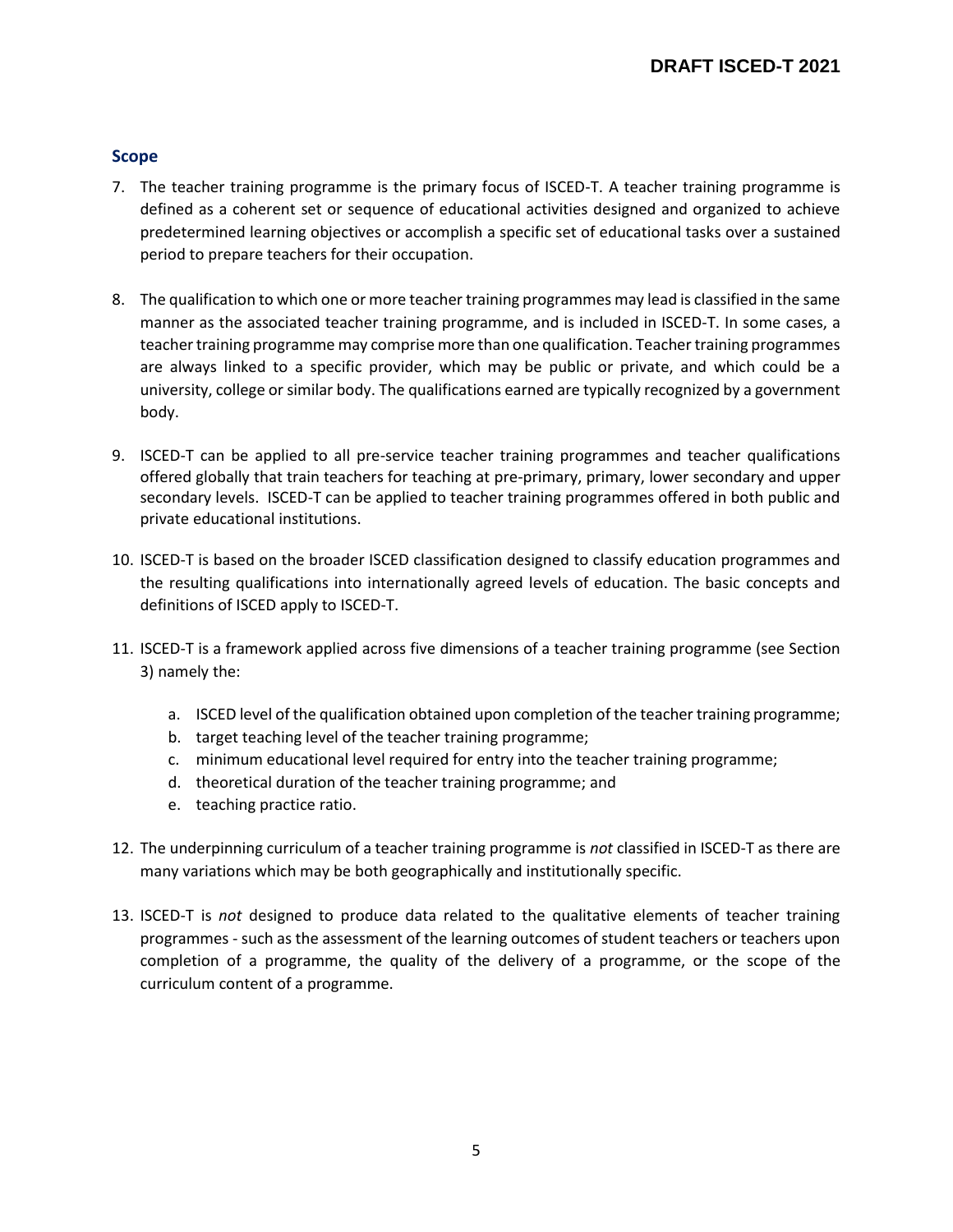## <span id="page-5-0"></span>**SECTION 3 | UNITS AND CONCEPTS OF CLASSIFICATION IN ISCED-T**

#### <span id="page-5-1"></span>**Main units of classification**

 $\overline{a}$ 

- 14. The basic units of classification in ISCED-T are **teacher training programmes** and the related **qualifications**.
- 15. The **level of the qualification** obtained upon completion of the teacher training programme is the ISCED level of the teacher training programme and its related qualification.
- 16. **The target teaching level** of the teacher training programme is the ISCED level (0-3) at which graduates from the teacher training programme will teach (see Table 2). ISCED levels 4 and higher are excluded as they fall outside the target levels for teacher training programmes classified in ISCED-T. If a teacher training programme qualifies graduates to teach at more than one ISCED level, all levels are indicated in the ISCED-T code of the programme (see Section 4).
- 17. The **minimum educational level required for entry** into the teacher training programme**<sup>1</sup>** is the ISCED level of the minimum prior learning required to gain access to a teacher training programme, typically through successful completion of an education programme, as defined in ISCED 2011:
	- a. The prior learning may be formally linked to a teacher training programme or qualification, or may be non-formal, evidenced through a recognition of prior learning processes.
	- b. In some cases, workplace experience may also be required, such as in vocational and occupational settings, but this information is not considered in ISCED-T.
- 18. The theoretical duration of the teacher training programme<sup>2</sup> is the intended time to complete the programme measured in full-time equivalents, which is the prescribed length of time, usually calculated in years or parts of a year, taken by a full-time student to achieve the specified learning outcomes of the teacher training programme:
	- a. If the intended time is a range of years, the average or most common time needed to complete a programme is used.

<sup>&</sup>lt;sup>1</sup> At the time ISCED-T was developed, no teacher training programme that required a doctorate or equivalent degree for entry had been observed.

<sup>&</sup>lt;sup>2</sup> The following ISCED ranges are used as guides for the FTE duration of teacher training programmes: ISCED level 2: duration typically varies from 2 to 5 years; the most common duration is 3 years. ISCED level 3: duration typically varies from 2 to 5 years; the most common duration is 3 years. ISCED level 4: duration typically varies from 6 months to 2 or 3 years. ISCED level 5: duration typically varies from 2 to 3 years. ISCED level 6: the duration of Bachelor's or equivalent level programmes typically varies from 3 to 4 or more years when directly following ISCED level 3, or 1 to 2 years when following another ISCED level 6 programme. ISCED level 7: the duration of Master's or equivalent level programmes typically varies from 1 to 4 years when following ISCED level 6, or from 5 to 7 years when directly following ISCED level 3. ISCED level 8: duration is a minimum of 3 years.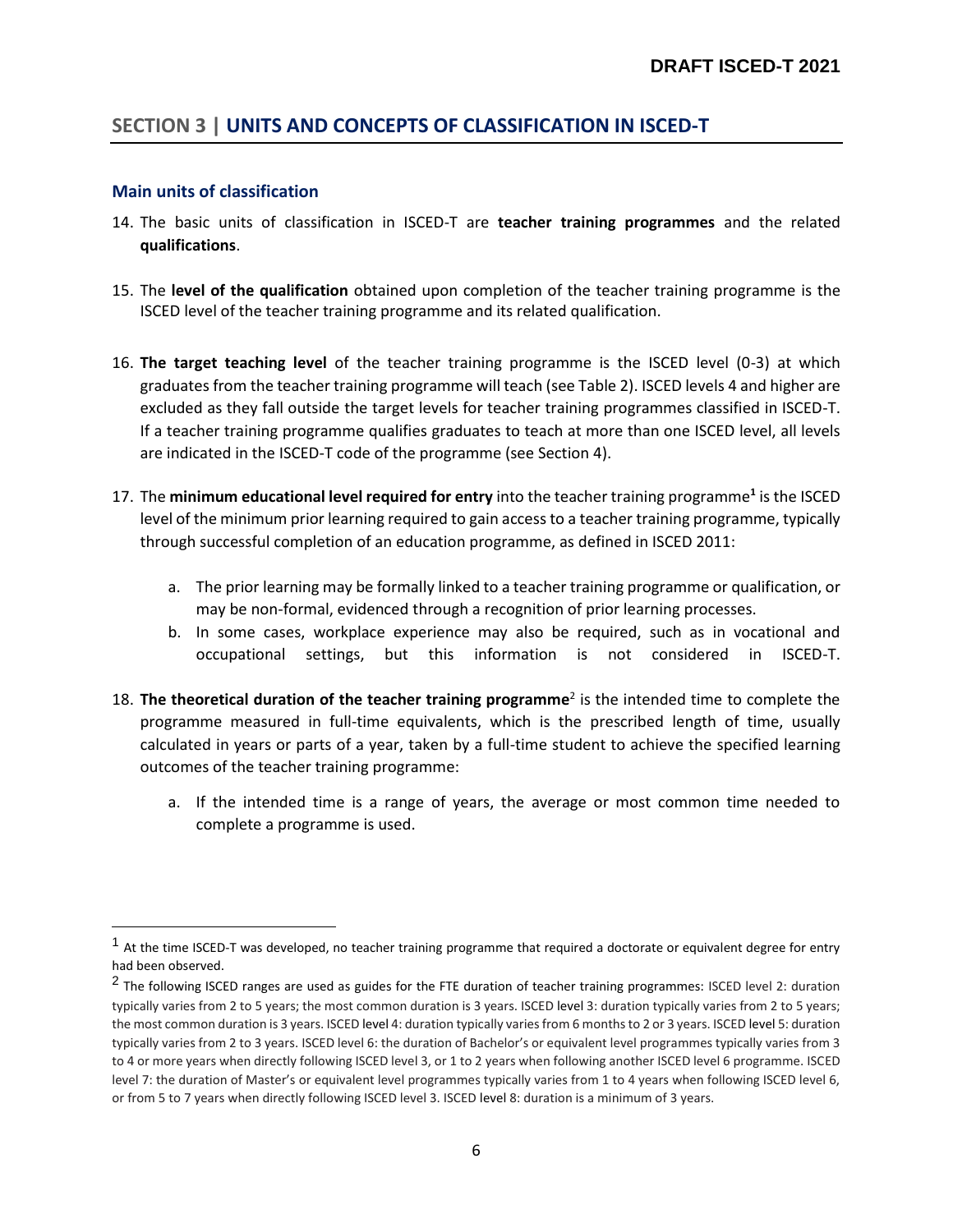- b. If the average or most common duration is unknown, the minimum theoretical duration of a programme is used for classification.
- 19. **Teaching practice ratio** is the ratio of the theoretical duration of the work-based (in-school) component of the overall teacher training programme relative to the theoretical duration of the same programme:
	- a. The teaching practice ratio is expressed as a percentage and calculated as the theoretical duration of the work-based component (numerator) divided by the theoretical duration of the programme (including the work-based component) (denominator). For cross-national comparative purposes one year is defined as 52 weeks.
	- b. Teaching practice ratio value ranges are specified in Table 1. The ranges are based on available information and could be further refined during future reviews of ISCED-T.
	- c. The teaching practice ratio can be applied to both general/academic and professional orientated teacher training programmes but would be more prevalent in professional programmes and internship pathways.
	- d. If the intended time spent on teaching practice is a range of weeks, the average or most common teaching practice time is used.
	- e. If the average or most common teaching practice time is unknown, the minimum amount of time students in a teacher training programme must spend in teaching practice is used for classification.

#### **Table 1: Teaching practice ratios**

| Code | <b>Ratio</b>   |
|------|----------------|
|      | None           |
|      | ≤10%           |
|      | $>10\%$ , <20% |
|      | $\geq$ 20%     |

## <span id="page-6-0"></span>**SECTION 4 | CODING SCHEME OF ISCED-T**

#### <span id="page-6-1"></span>**Coding scheme**

- 20. The ISCED-T coding scheme comprises five dimensions of classification of teacher training programmes (see Table 2).
- 21. The ISCED-T code is a sequence of five numbers in the order of the five dimensions.
- 22. For the first dimension, the ISCED level of the teacher training programme is used.
- 23. For the second dimension, if a teacher training programme leads to multiple target teaching levels, all target levels are indicated in the second element of the ISCED-T code. For example, programmes that qualify graduates to teach in lower and upper secondary education, are coded as 9.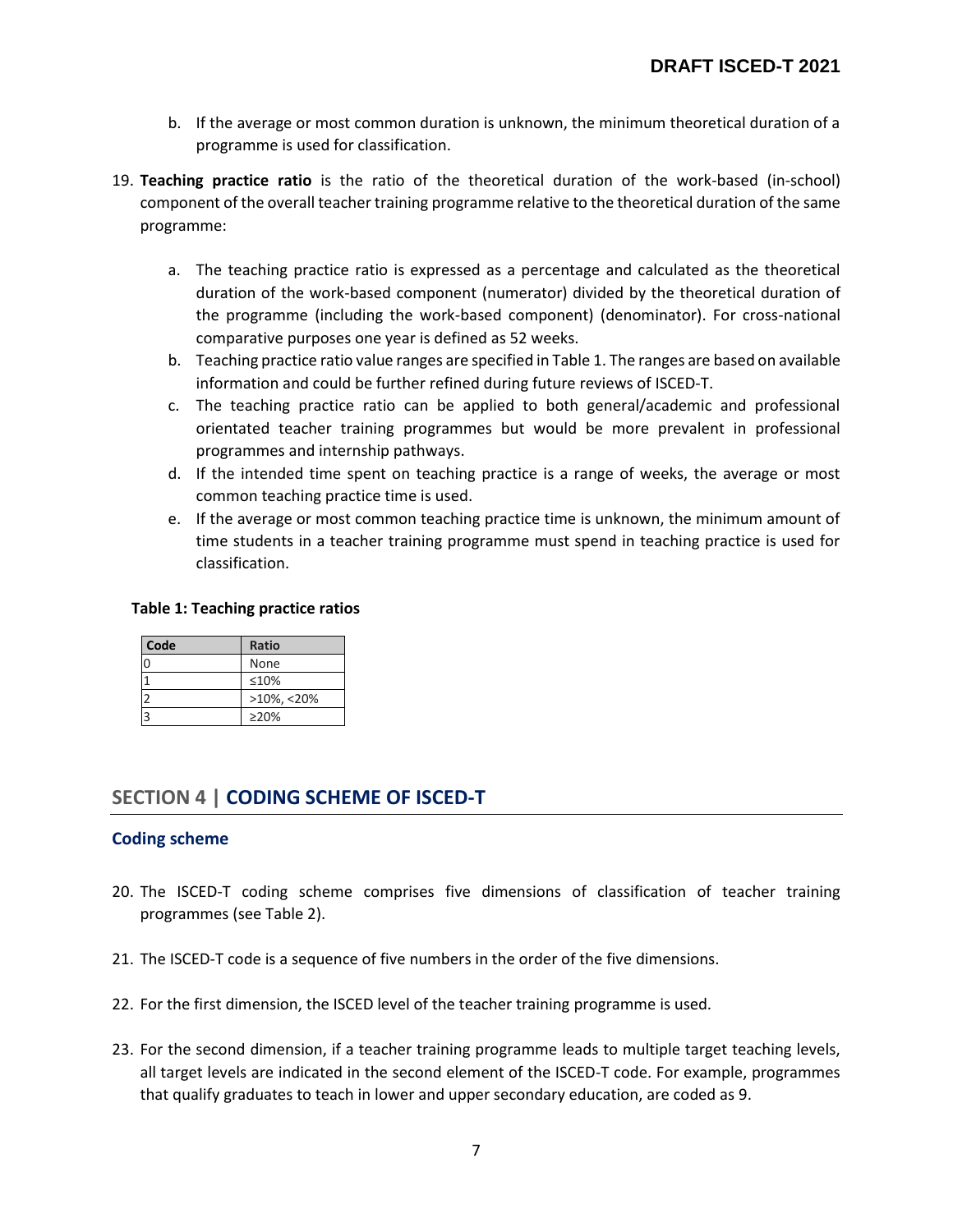#### **Table 2: ISCED-T coding scheme**

<u> Elizabeth Change</u>

| 1: Level of the qualification obtained upon completion of the teacher training programme |
|------------------------------------------------------------------------------------------|
| 2: Lower secondary education                                                             |
| 3: Upper secondary education                                                             |
| 4: Post-secondary non-tertiary education                                                 |
| 5. Short-cycle tertiary education                                                        |
| 6. Bachelor's or equivalent level                                                        |
| 7. Master's or equivalent level                                                          |
| 8. Doctor or equivalent level                                                            |
| 2: Target teaching level of the teacher training programme                               |
| 0: ISCED level 0                                                                         |
| 1: ISCED level 1                                                                         |
| 2: ISCED level 2                                                                         |
| 3: ISCED level 3                                                                         |
| 4: ISCED levels 0 and 1                                                                  |
| 5: ISCED levels 0, 1 and 2                                                               |
| 6: ISCED levels 0, 1, 2 and 3                                                            |
| 7: ISCED levels 1 and 2                                                                  |
| 8: ISCED levels 1, 2 and 3                                                               |
| 9: ISCED levels 2 and 3                                                                  |
| 3: Minimum educational level required for entry into the teacher training programme      |
| 1: ISCED level 1                                                                         |
| 2: ISCED level 2                                                                         |
| 3: ISCED level 3                                                                         |
| 4: ISCED level 4                                                                         |
| 5: ISCED level 5                                                                         |
| 6: ISCED level 6                                                                         |
| 7: ISCED level 7                                                                         |
| 8: ISCED level 8                                                                         |
| 9: Not specified                                                                         |
| 4: Theoretical duration of the teacher training programme                                |
| 1: ≤1 year                                                                               |
| 2: >1 year, $\leq$ 2 years                                                               |
| 3: >2 years, ≤3 years                                                                    |
| 4: >3 years, ≤4 years                                                                    |
| 5: >4 years, ≤5 years                                                                    |
| 6: >5 years, $\leq 6$ years                                                              |
| $7:$ >6 years                                                                            |
| 5: Teaching practice ratio                                                               |
| 0: None                                                                                  |
| $1:510\%$                                                                                |
| 2: >10%, <20%                                                                            |
| 3:220%                                                                                   |
| 9: Not specified                                                                         |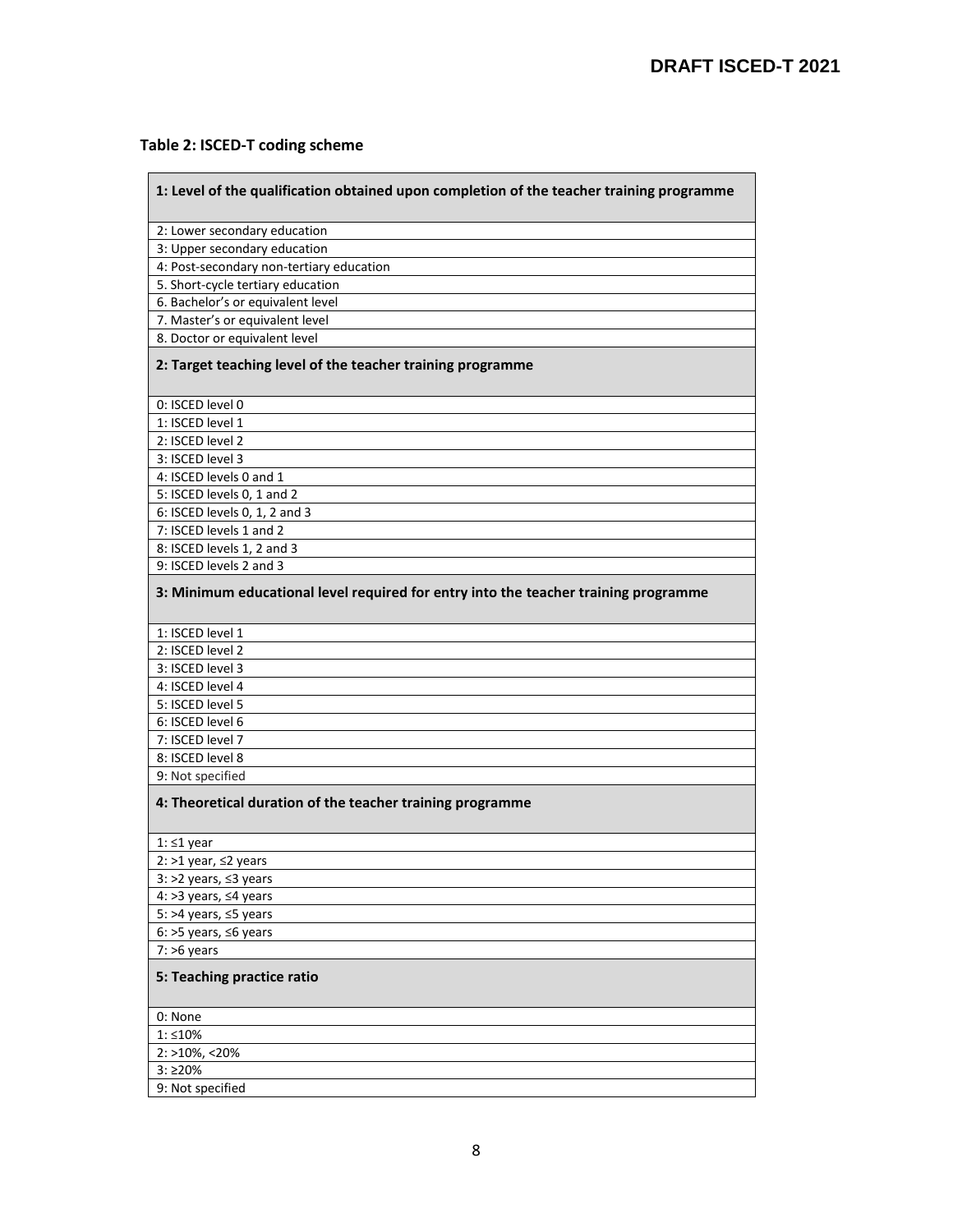## <span id="page-8-0"></span>**SECTION 5 | EXAMPLES OF THE APPLICATION OF ISCED-T**

#### <span id="page-8-1"></span>**Example 1**

# **44312**

24. Early childhood and primary school teachers in Country A are trained at a teachers' training college. Students can gain access to the teacher training programme after completing at least upper secondary education. The pre-service training programme for full-time students has a duration of one year, and it includes two four-week periods where the student teachers are placed within schools to shadow practicing teachers. The teacher training programme is not offered by a university but prepares the candidate for entry in Bachelor degree studies and/or the labour market.

| <b>ISCED-T Dimension</b>                        | Calculation/description                                                                                                                             | Coding |
|-------------------------------------------------|-----------------------------------------------------------------------------------------------------------------------------------------------------|--------|
| obtained                                        | Level of the qualification Prepares for a Bachelor's degree but is not offered by universities = Post-secondary<br>non-tertiary education (ISCED 4) | 4      |
| Target teaching level                           | Early childhood education = ISCED level 0<br>Primary education = ISCED level 1                                                                      | 4      |
| Minimum educational<br>level required for entry | Students can gain access to the teacher training programme after completing at<br>least upper secondary education = ISCED level 3                   |        |
| <b>Theoretical duration</b>                     | Pre-service training programme for full-time students is one year                                                                                   |        |
| Teaching practice ratio                         | $8/52 = 15.4\% = 2$                                                                                                                                 |        |

#### <span id="page-8-2"></span>**Example 2**

## **68342**

25. Both primary and secondary school teachers in Country B require at least a professional Bachelor's in Education Degree (BEd, four years). Students can gain access to the teacher training programme after completing upper secondary education (i.e., they must have a school leaving certificate with the right subject combinations and a minimum of 60% aggregate in the two main teaching subjects). The BEd route requires student teachers to spend time in schools for 8 weeks in years 2 and 3, and for 12 weeks in year 4.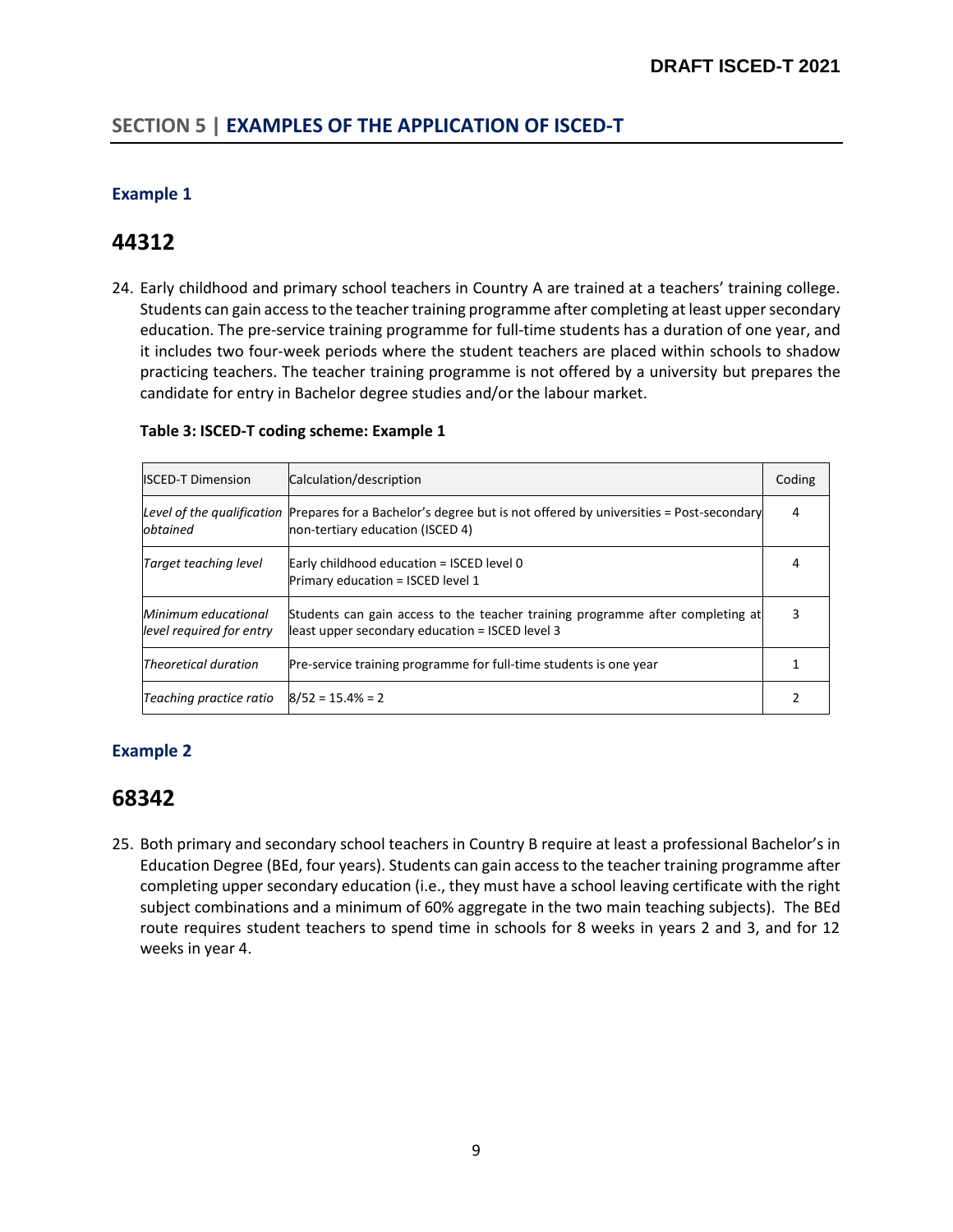$\overline{1}$  , and the set of  $\overline{1}$ 

| <b>ISCED-T Dimension</b>               | Calculation/description                                                                                                                                             | Coding |
|----------------------------------------|---------------------------------------------------------------------------------------------------------------------------------------------------------------------|--------|
| Level of the<br>qualification obtained | $BEd = ISCED$ level 6                                                                                                                                               | 6      |
| Target teaching level                  | Primary education = ISCED level 1<br>Lower and upper secondary education = ISCED levels 2 and 3                                                                     | 8      |
| level required for<br>entry            | Minimum educational Students can gain access to the teacher training programme after obtaining a<br>school leaving certificate = ISCED level 3                      | 3      |
| Theoretical duration                   | $BEd = 4$ years                                                                                                                                                     | 4      |
| <b>Teaching practice</b><br>ratio      | BEd route requires student teachers to spend time in schools for 8 weeks in years<br>2 and 3, and for 12 weeks in year $4 = (8 + 8 + 12)/208 = 28/208 = 13.5\% = 2$ | 2      |

#### **Table 4: ISCED-T coding scheme: Example 2**

#### <span id="page-9-0"></span>**Example 3**

# **73623**

26. Secondary school teachers in State C require at least a master's degree in education or a related field. Access to the qualification is a first degree at ISCED Level 6. The Master's Degree is completed over two years by full-time students, and over four years by part-time students. In both instances a period of 6 months is required for work-based learning. State C is in a country with a highly decentralised system of education.

#### **Table 5: ISCED-T coding scheme: Example 3**

| <b>ISCED-T Dimension</b>               | Calculation/description                                                                                                           | Coding |
|----------------------------------------|-----------------------------------------------------------------------------------------------------------------------------------|--------|
| Level of the<br>qualification obtained | Master's Degree = ISCED level 7                                                                                                   |        |
|                                        | Target teaching level Upper secondary education = ISCED level 3                                                                   |        |
| level required for<br>entry            | Minimum educational Students can gain access to the teacher training programme after completing a first<br>degree = ISCED level 6 | 6      |
| Theoretical duration                   | 2 years                                                                                                                           | 2      |
| <b>Teaching practice</b><br>ratio      | 6 months = $26/104 = 25% = 3$                                                                                                     | 3      |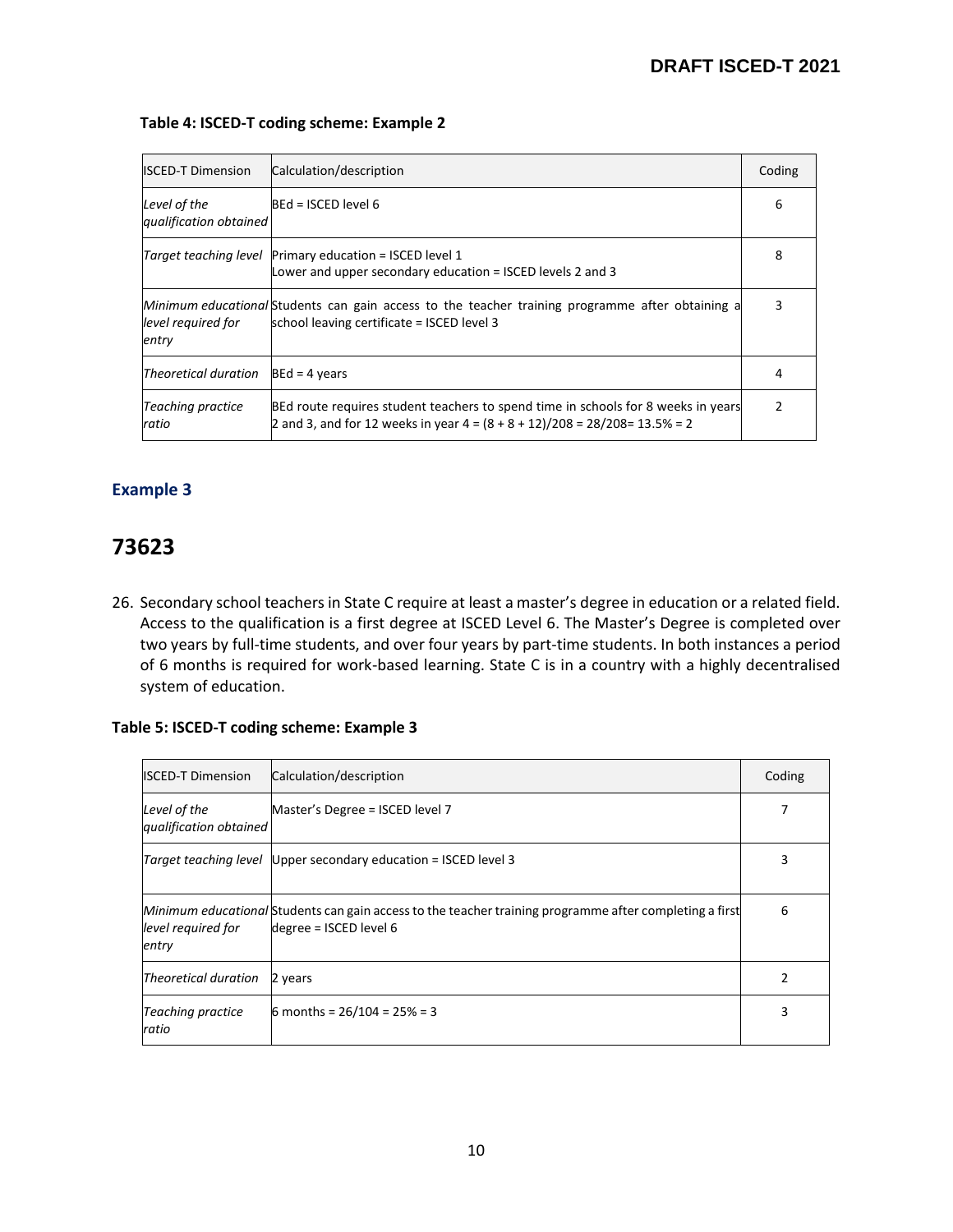$\overline{\phantom{0}}$ 

## <span id="page-10-0"></span>**Example 4**

# **69343**

27. Secondary school teachers in Country D are trained through two parallel pathways. The newly introduced teacher internship pathway is linked to four-year Bachelor in Education degrees at various universities across Country D. The programme can be completed over 6 years on a part-time basis. Student teachers are placed in schools from the outset and need only a school leaving certificate at the upper secondary level to enrol for the BEd. The highly immersed work-based learning environment results in this programme having the equivalent of up to 6 months of teaching practice per year.

| <b>ISCED-T Dimension</b>               | Calculation/description                                                                                                                        | Coding |
|----------------------------------------|------------------------------------------------------------------------------------------------------------------------------------------------|--------|
| Level of the<br>qualification obtained | $BEd = ISCED$ level 6                                                                                                                          | 6      |
|                                        | <i>Target teaching level</i> Lower and upper secondary education = ISCED levels 2 and 3                                                        | 9      |
| level reguired for<br>entry            | Minimum educational Students can gain access to the teacher training programme after obtaining a<br>school leaving certificate = ISCED level 3 | 3      |
| Theoretical duration                   | 4 years                                                                                                                                        | 4      |
| Teaching practice<br>ratio             | 6 months per year over a 4-year FTE = $50\%$ = 3                                                                                               |        |

## **Table 6: ISCED-T coding scheme: Example 4**

### <span id="page-10-1"></span>**Example 5**

## **69343**

28. Vocational lecturers in Country E are trained within the same policy framework as school teachers, although the curricula of the training programmes are substantially different. The programme is based on a four-year degree programme, and requires an upper secondary school leaving certificate plus at least two years of workplace experience for entry. A full year of work-based learning makes up the fourth year of the qualification.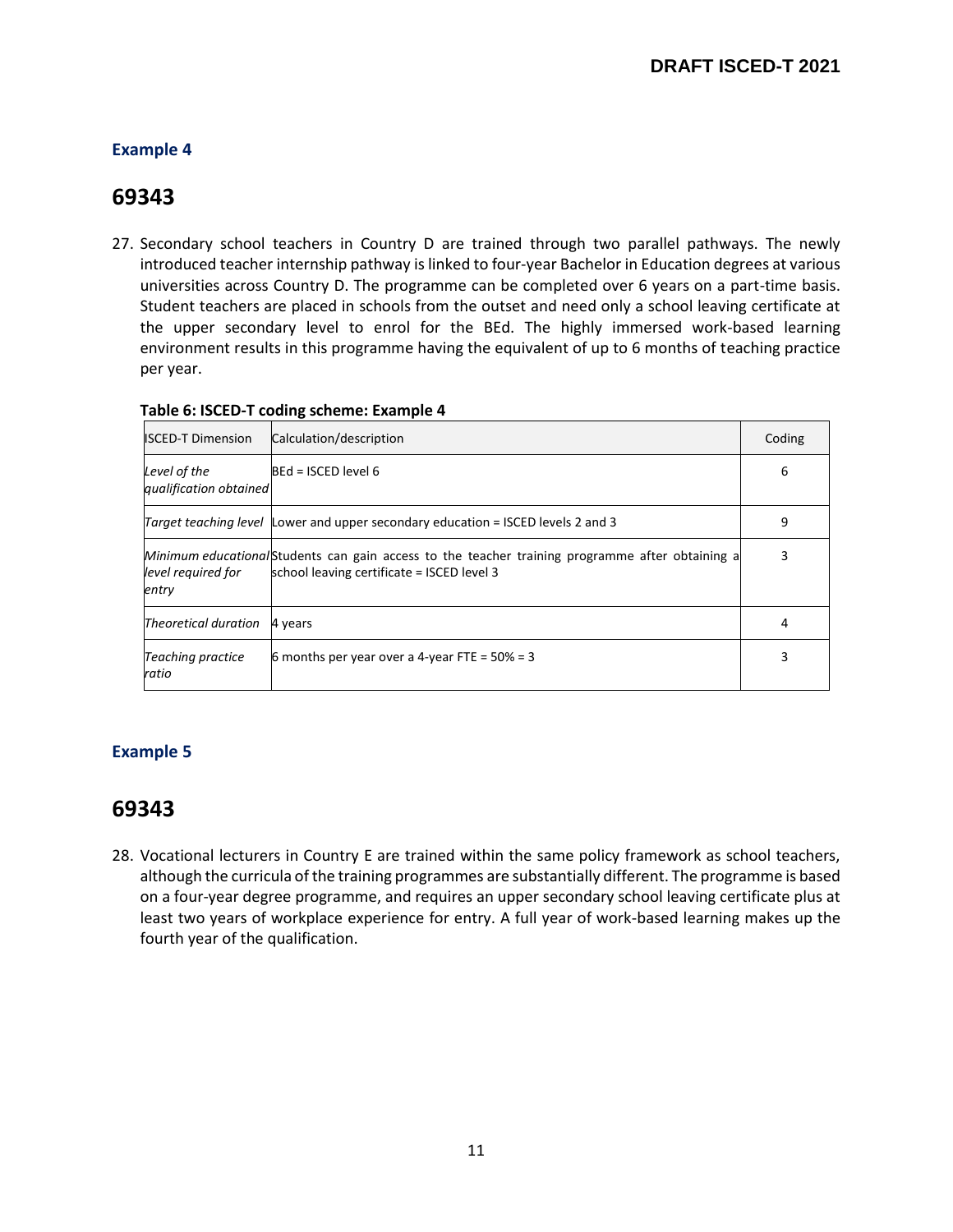| <b>ISCED-T Dimension</b>               | Calculation/description                                                                                                                                                | Coding |
|----------------------------------------|------------------------------------------------------------------------------------------------------------------------------------------------------------------------|--------|
| Level of the<br>qualification obtained | Bachelor's = ISCED level 6                                                                                                                                             | 6      |
| Target teaching level                  | Lower and upper secondary education (vocational) = ISCED levels 2 and 3                                                                                                | 9      |
| level required for<br>entry            | Minimum educational Students can gain access to the teacher training programme after completing a<br>school leaving certificate & 2 years of experience= ISCED level 3 | 3      |
| Theoretical duration                   | 4 years                                                                                                                                                                | 4      |
| <b>Teaching practice</b><br>ratio      | 12 months over a 4-year FTE = $52/208 = 25% = 3$<br>Internship route: No                                                                                               | 3      |

#### **Table 7: ISCED-T coding scheme: Example 5**

## <span id="page-11-0"></span>**SECTION 6 | GOVERNANCE OF ISCED-T**

- 29. The UNESCO Institute for Statistics (UIS) is the custodian of ISCED-T and is responsible for the development, maintenance, updating and revision of this reference classification. The UIS also provides guidance on the effective and consistent use of ISCED-T for data collection and analysis.
- 30. The UIS aims to maintain links with custodians of other programme classifications relevant to teacher training programmes in order to ensure consistency across related standard frameworks.
- 31. An ISCED-T Committee should be formed in order to advise UIS regarding the classification of teacher training programmes and qualifications, to review the current version of ISCED-T and to identify potential areas for further development. The Committee should consist of UNESCO (as lead agency within the UN system of organizations), custodians of other related classifications as appropriate, and key education data collection partners, such as OECD and Eurostat, as permanent members. The composition of the Committee membership should aim to be balanced both technically and geographically, and therefore would include in addition a number of teacher educational, statistical and classification experts with knowledge of ISCED-T and representing different regions of the world on a non-permanent basis as well as representatives from the research and user community.
- 32. Further responsibilities of the UIS include:
	- a. promoting the use of ISCED-T for cross-nationally comparable statistics on teacher training programmes;
	- b. providing documentation and support to enable the United Nations Committee of Experts on International Statistical Classifications (UNCEISC) to assess the classification and take it through the approval process for becoming a member of the International Family of Statistical Classifications;
	- c. providing effective mechanisms to advise countries on implementation, including guidance materials, training and technical support to ensure the effective implementation and utilization of the classification throughout the world; and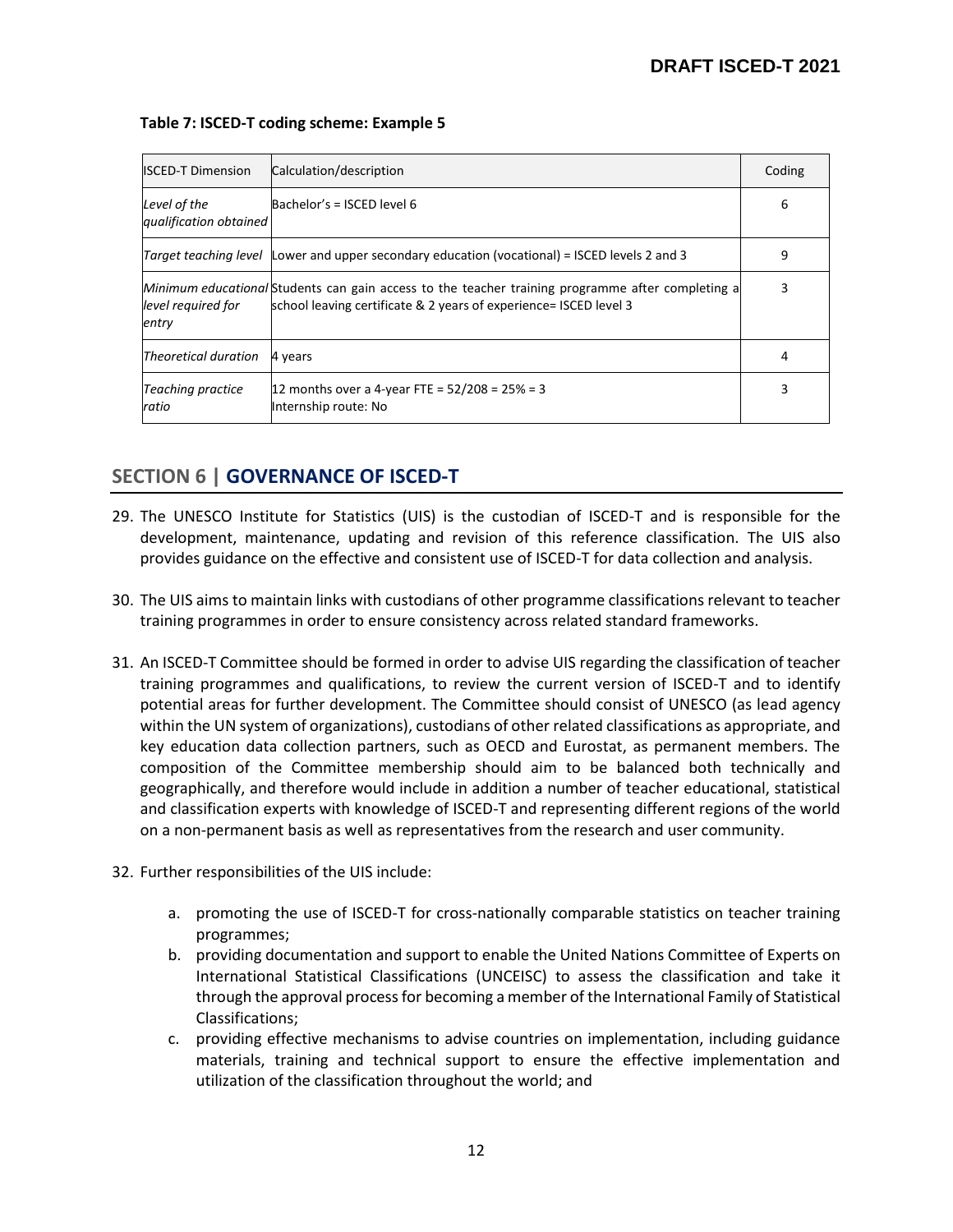- d. establishing monitoring mechanisms for proper feedback from ISCED-T users about problems in its use.
- 33. The UIS will maintain a database on its website of mappings of national teacher training programmes to ISCED-T.

## <span id="page-12-0"></span>**SECTION 7 | RECOMMENDATIONS AND FUTURE CONSIDERATIONS**

#### <span id="page-12-1"></span>**Recommendations**

- 34. ISCED-T is well positioned to benefit from, but also contribute to, possible revisions of ISCED. There has been significant progress over the last decade in the global approach to learning through the near ubiquitous use of learning outcomes. While there is still much to be done to allow for better scaffolding of these learning outcomes across the knowledge, skills, competencies and other domains, it will be important for ISCED-T to take these developments into account.
- 35. Data interoperability standards should be considered to work towards more seamless and automated data collection through automated coding algorithms. ISCED-T is well positioned to take on board current developments in this area, which will contribute to more valid and reliable data, and in turn, allow for more dynamic data utilisation to the benefit of the teaching profession.
- 36. ISCED-T focuses on a subset of dimensions that differentiate between teacher training programmes. Data collection should also, where feasible, consider the following characteristics of teacher training programmes:
	- a. Target teaching level: explicit identification of vocationally orientated programmes.
	- b. Minimum educational level required for entry: explicit identification of cases where a prior learning access route is available.
	- c. Teaching practice ratio: explicit identification of internship routes.
	- d. Application to in-service teacher training programmes.
	- e. Pathways: explicit identification of different pathways that lead to qualified teacher status, and that may comprise of more than one teacher training programme or qualification.
- 37. To support the monitoring of the global indicator for Sustainable Development Goal (SDG) target 4.c, ISCED-T can contribute to the definition of a global minimum standard for national measurement of the proportion of teachers with the minimum required qualifications by level of education taught. ISCED-T can also be linked to indicators or standards developed through national and global initiatives that aim to improve the quality of teacher training.

#### <span id="page-12-2"></span>**Future considerations**

38. The purpose of ISCED-T is to compile and analyse cross-nationally comparable statistics on teacher training programmes and the related teacher qualifications. This means ISCED-T is quantitative in its design and descriptive in its intent.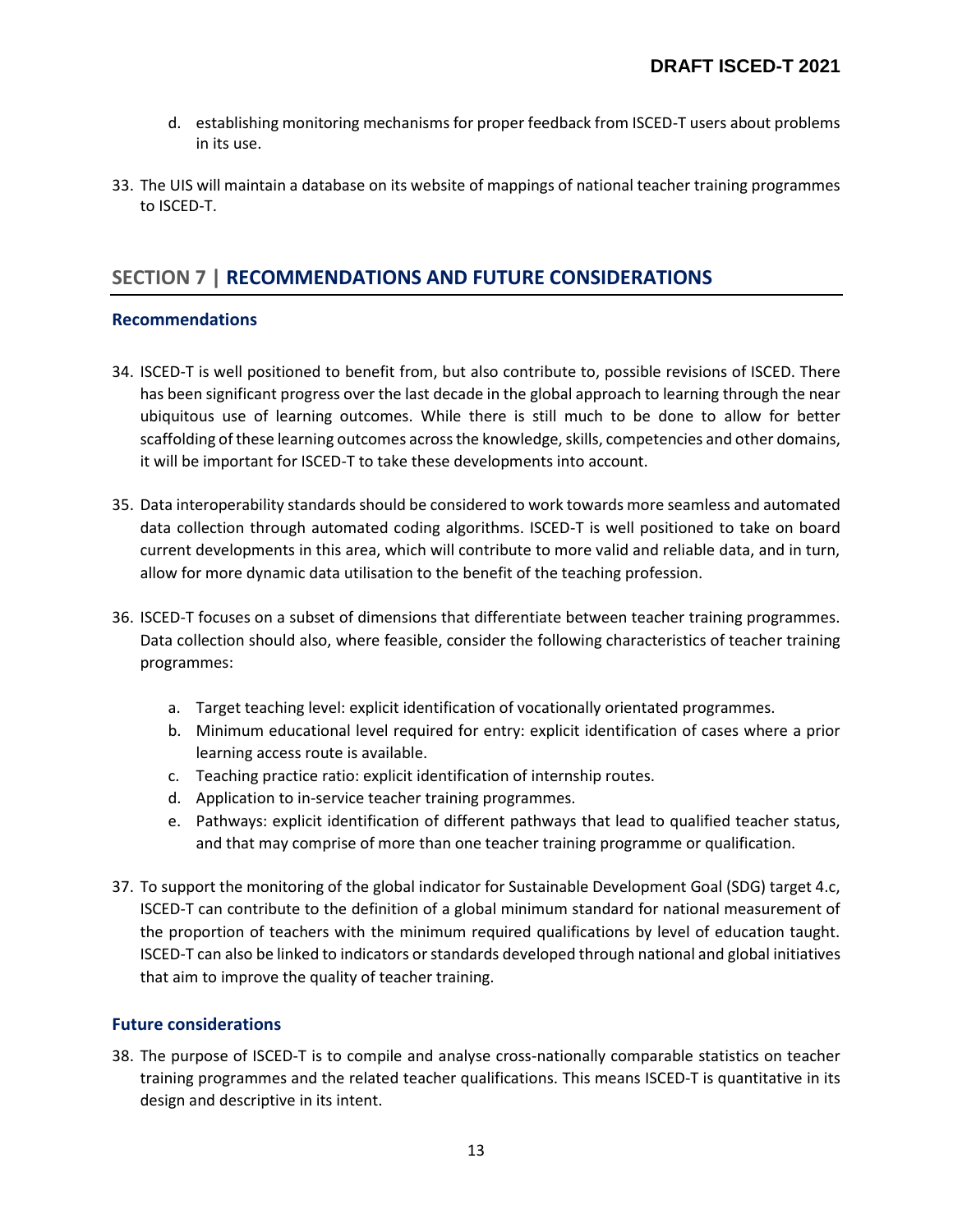- 39. On its own, ISCED-T is not designed to indicate the quality of teacher training programmes. In this regard, ISCED-T should be seen as one of an array of national and international instruments that can contribute to improved teacher quality. Other instruments include professional and content standards for teachers, as well as the strong international shift over the last three decades to national and regional qualifications frameworks. This includes the acceleration of the referencing processes between national and regional qualifications frameworks that contribute directly to more standardised terminology and use of concepts internationally, such as the common use of level descriptors. The most recent thinking on world reference levels of learning outcomes is also important to take note of in the future.
- 40. The use of credit systems and notional learning time is strongly associated with the development of qualifications frameworks. In the medium to long term, these concepts could potentially replace the notion of "duration" to ensure more consistency when countries report on learning time, workloads and even levels of complexity intrinsic to teacher training programmes. It is possible that future iterations of ISCED-T may prioritise notional learning time above full-time equivalents as more internationally comparable proxies for the duration and scope of teacher training programmes.
- 41. New forms of credentials that are digital in their design, delivery, certification and authentication, and that are increasingly being delivered across formal, non-formal and informal modes, are important to take note of. It is not unrealistic to expect that this expanded scope may be considered in future iterations of ISCED-T as teacher training programmes become more modular and stackable.
- 42. The inclusion of teaching practice in ISCED-T should be further developed and refined. Greater consistency will be required in how teaching practice is reported and integrated into teacher training programmes overall.
- 43. The global shift is towards forms of privacy wherein an individual (in this case a teacher, or student teacher) should have a degree of control over how their data is collected and used. It will be important to consider how concepts such as data privacy and self-sovereign identity will impact on data of teacher training programmes in the future.
- 44. The increasing demand for digital and soft skills in the labour market means teachers need to foster the development of these skills in their students. Data collection for ISCED-T could include a specific focus on these aspects.
- 45. The relatively long development and approval cycles required for frameworks such as ISCED-T that analyse cross-nationally comparable statistics mean that their conceptualisations should always be a few years ahead of current practices, but not so far ahead that countries may struggle to apply them. ISCED-T is well positioned to find this balance.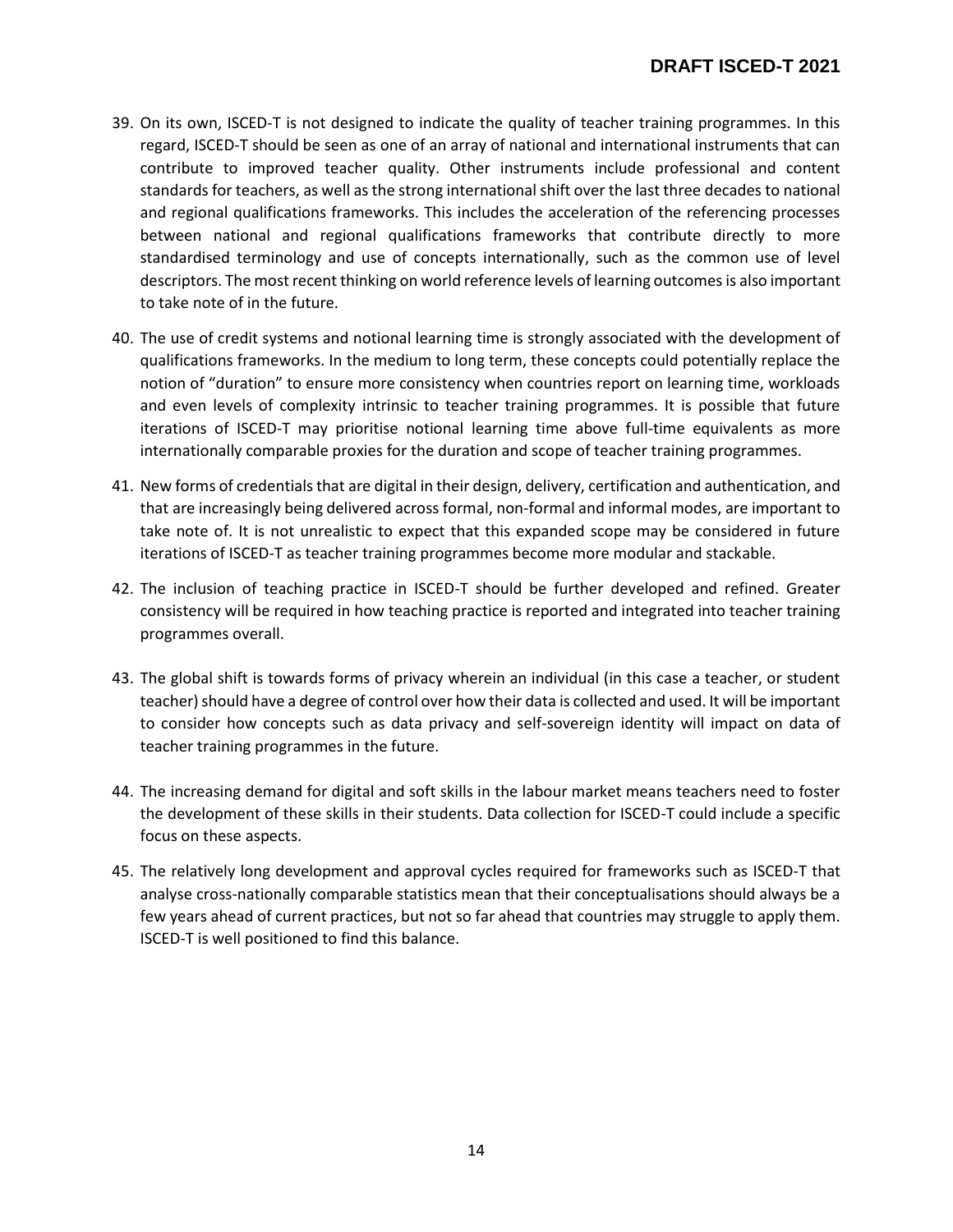## <span id="page-14-0"></span>**GLOSSARY <sup>3</sup>**

 $\overline{a}$ 

**Certification.** The formal recognition of the achievement of a qualification or part-qualification in the form of an official document, issued by an awarding body, which records the achievements of an individual following a standard assessment procedure.

**Competency.** The proven ability to use knowledge, skills and personal, social or methodological abilities, in work or study situations and in professional and personal development.

**Completion of an education programme**. Participation in all components of an education programme (including final examinations if any), irrespective of the result of any potential assessment of achievement of learning objectives.

**Credential.** Certification issued for successful achievement of a defined set of outcomes which may include a qualification, part-qualification, course, module, as well as non-formal and informal learning.

**Credit.** Unit in which the successful completion of courses or modules is earned and documented during and at the end of an education programme. Credits express the volume of learning based on a typical workload needed to achieve the expected learning objectives. One credit is typically equivalent to ten notional hours.

**Curriculum.** The inventory of activities implemented to design, organise and plan an education or training action, including the definition of learning objectives, content, methods (including assessment) and material, as well as arrangements for training teachers and trainers.

**Data privacy.** Involves the correct handling of an individual's data (including personal, financial and intellectual property) from the point of collection, through to use and dissemination. An individual should have a degree of control over how their data is collected and used.

**Degree.** Educational qualification awarded upon successful completion of specific education programmes in tertiary education (traditionally by universities or equivalent institutions).

**Digital credential.** The digital representation of the attainment of specific skills and competencies which can be shared in real time, thus enabling learners to have further control over the planning, tracking and sharing of educational accomplishments.

**Duration.** Length of time needed to complete a programme and earn a qualification or part-qualification.

**Early childhood education (ISCED level 0).** Early childhood education provides learning and educational activities with a holistic approach to support children's early cognitive, physical, social and emotional development and introduce young children to organized instruction outside of the family context to develop some of the skills needed for academic readiness and to prepare them for entry into primary education.

 $^3$  This glossary draws on ISCED 2011 as well as various other international glossaries, including from UNESCO UNEVOC, OECD, CEDEFOP, and the ILO.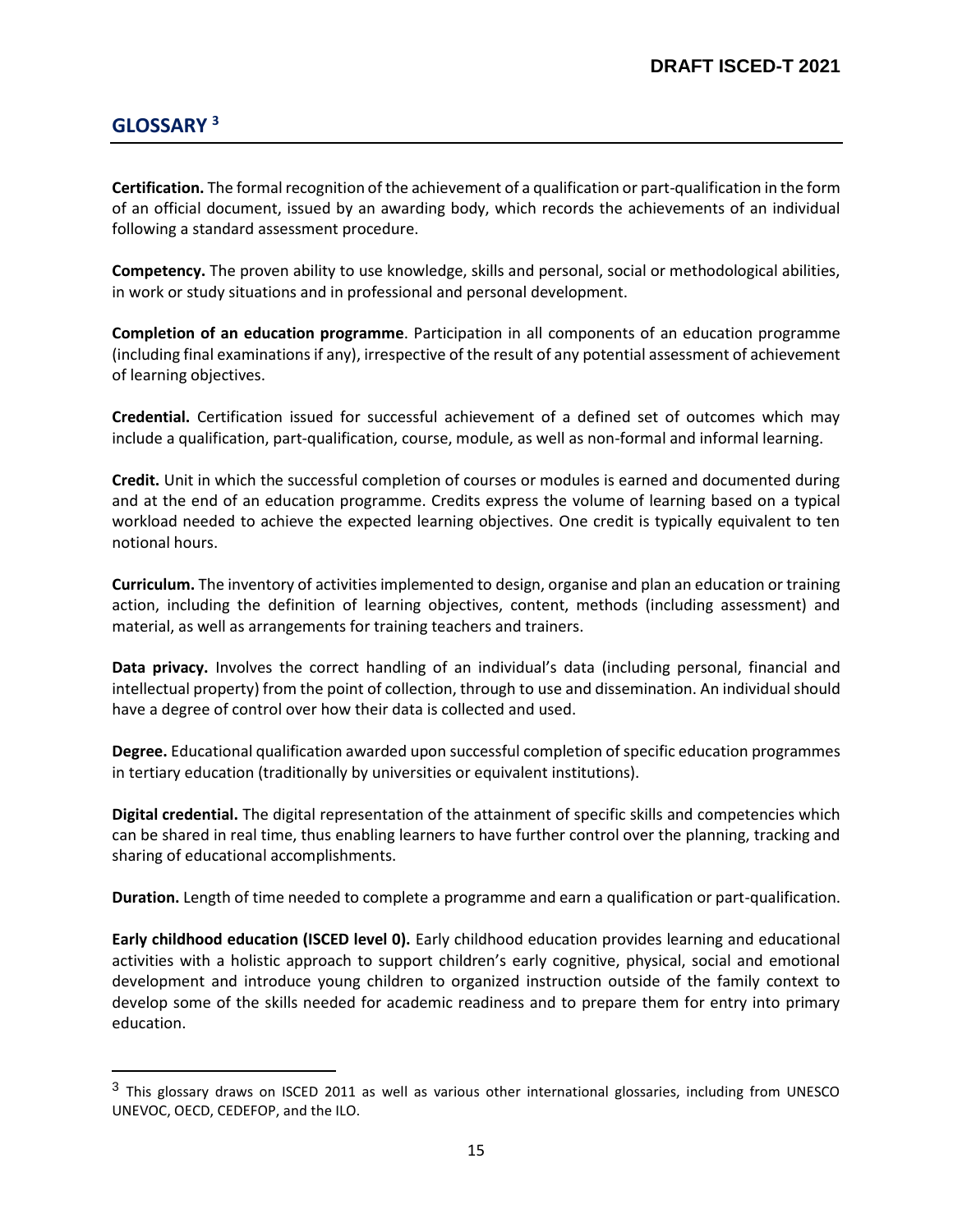**Education programme.** A coherent set or sequence of educational activities designed and organised to achieve predetermined learning objectives or accomplish a specific set of educational tasks over a sustained period. Within an education programme, educational activities may also be grouped into subcomponents variously described in national contexts as 'courses', 'modules', 'units' or 'subjects'. A programme may have major components not normally characterised as courses, units or modules – for example, play-based activities, periods of work experience, research projects and the preparation of dissertations.

**Entrance examination**. An assessment conducted by institutions of learning in order to determine whether learners should be granted admission to a qualification or part-qualification.

**Entrance requirements**. Specific minimum knowledge, competencies, and conditions that need to be fulfilled before admission to a programme for a specific qualification or part-qualification can be granted.

**Formal education.** Education that is institutionalised, intentional and planned through public organizations and recognised private bodies and – in its totality – constitutes the formal education system of a country. Formal education programmes are thus recognised as such by the relevant national education authorities or equivalent authorities, e.g. any other institution in cooperation with the national or sub-national education authorities. Formal education consists mostly of initial education. Vocational education, special needs education and some parts of adult education are often recognised as being part of the formal education system.

**General education.** Education programmes that are designed to develop learners' general knowledge, skills and competencies, as well as literacy and numeracy skills, often to prepare students for more advanced education programmes at the same or higher ISCED levels and to lay the foundation for lifelong learning. General education programmes are typically school- or college-based. General education includes education programmes that are designed to prepare students for entry into vocational education but do not prepare for employment in a particular occupation, trade, or class of occupations or trades, nor lead directly to a labour market-relevant qualification. At tertiary education levels, the term 'academic' is used in place of 'general'.

**Informal learning.** Forms of learning that are intentional or deliberate but are not institutionalised. It is consequently less organized and structured than either formal or non-formal education. Informal learning may include learning activities that occur in the family, workplace, local community and daily life, on a self-directed, family-directed or socially-directed basis.

**Initial education.** Formal education of individuals before their first entrance to the labour market, i.e. when they will normally be in full-time education. It thus targets individuals who are regarded as children, youth and young adults by their society. It typically takes place in educational institutions in a system designed as a continuous educational pathway.

**Interoperability.** The degree to which different components of the education ecosystem can function effectively to exchange information across various systems.

**International Standard Classification of Education (ISCED).** A comprehensive framework for organising education programmes and qualifications by applying uniform and internationally agreed definitions to facilitate comparisons of education systems across countries.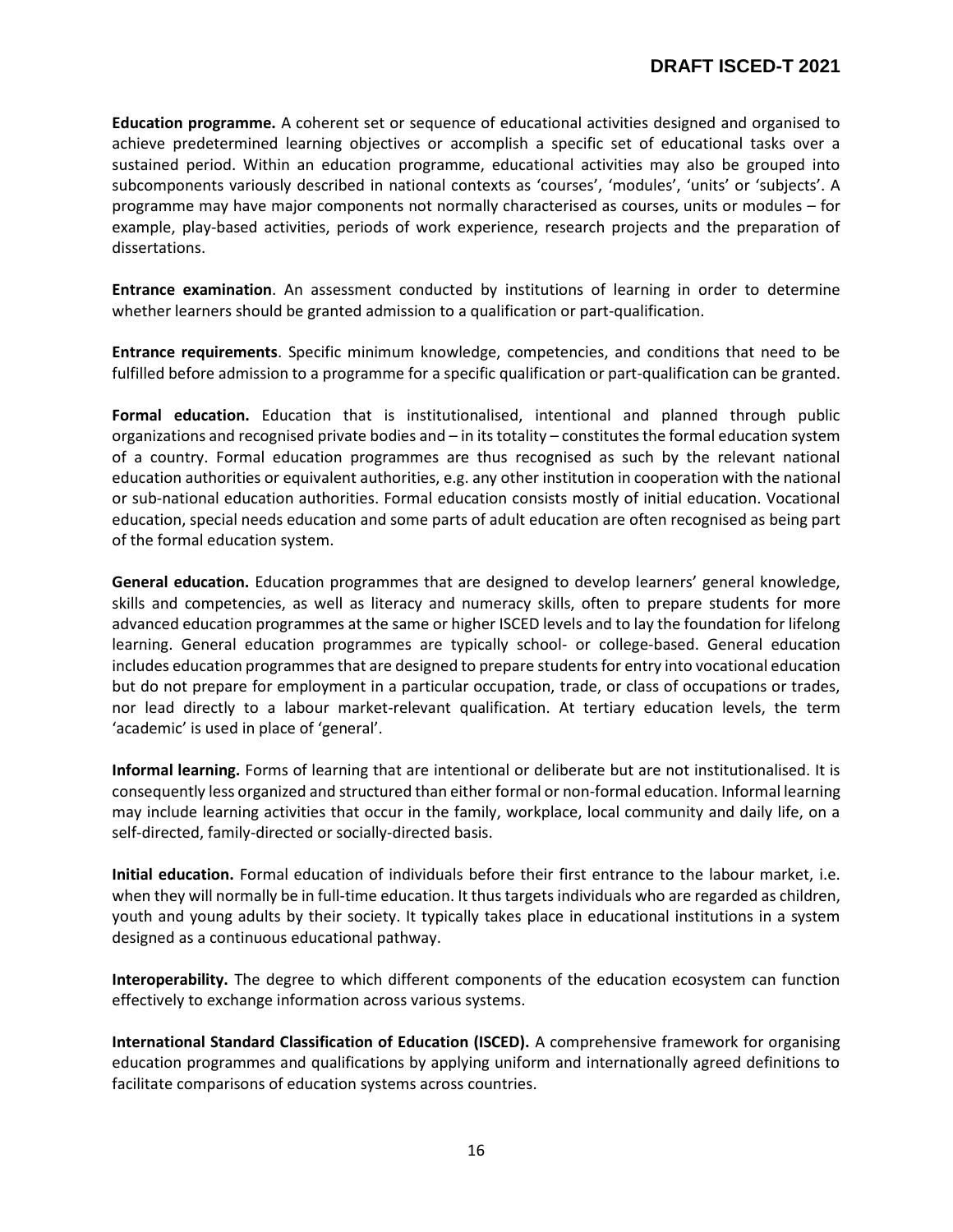**Knowledge**. Facts, information and skills that are acquired through education and experience to help understand a subject theoretically or practically.

**Learning outcomes**. The totality of information, knowledge, understanding, attitudes, values, skills, competencies or behaviours an individual is expected to master upon successful completion of an education programme.

**Learning programme**. A structured and purposeful learning process that leads to the achievement of a qualification or part-qualification.

**Level descriptor.** Descriptors define what is meant by learning outcomes, describing what an individual is expected to know, be able to do and to understand, having acquired a qualification at a particular level.

**Licensing.** A credential provided by a teacher licensing/regulatory body that provides the right to practice in a particular country or territory.

**Lower secondary education (ISCED level 2).** Programmes at ISCED level 2, or lower secondary education, are typically designed to build on the learning outcomes from ISCED level 1. Usually, the educational aim is to lay the foundation for lifelong learning and human development upon which education systems may then expand further educational opportunities. Programmes at this level are usually organized around a more subject-oriented curriculum, introducing theoretical concepts across a broad range of subjects.

**Mode of delivery.** The manner in which the training instructions for a qualification or part-qualification are delivered, and through which the learning process is aided.

**Modular programmes.** Education programmes in which students may compose the content of their education in a flexible way by combining different courses or modules. Modular programmes thus often do not have clearly defined sequencing.

**Non-formal education.** Education that is institutionalised, intentional and planned by an education provider. The defining characteristic of non-formal education is that it is an addition, alternative or complement to formal education within the process of the lifelong learning of individuals.

**Notional time.** The estimated learning time that an average learner takes to achieve the specific learning outcomes for a qualification or part-qualification.

**Orientation.** The two categories of orientation of programmes at ISCED levels 2 to 5 are general and vocational. At ISCED levels 6 to 8, the terms 'academic' and 'professional' are used to describe the programme orientation.

**Post-secondary non-tertiary education (ISCED level 4).** Post-secondary non-tertiary education provides learning experiences building on secondary education, preparing for labour market entry as well as tertiary education. It typically targets students who have completed upper secondary education (ISCED level 3), but who want to increase their opportunities either to enter the labour market or progress to tertiary education. Programmes are often not significantly more advanced than those at upper secondary education as they typically serve to broaden – rather than deepen – knowledge, skills and competencies. It therefore aims at learning below the high level of complexity characteristic of tertiary education.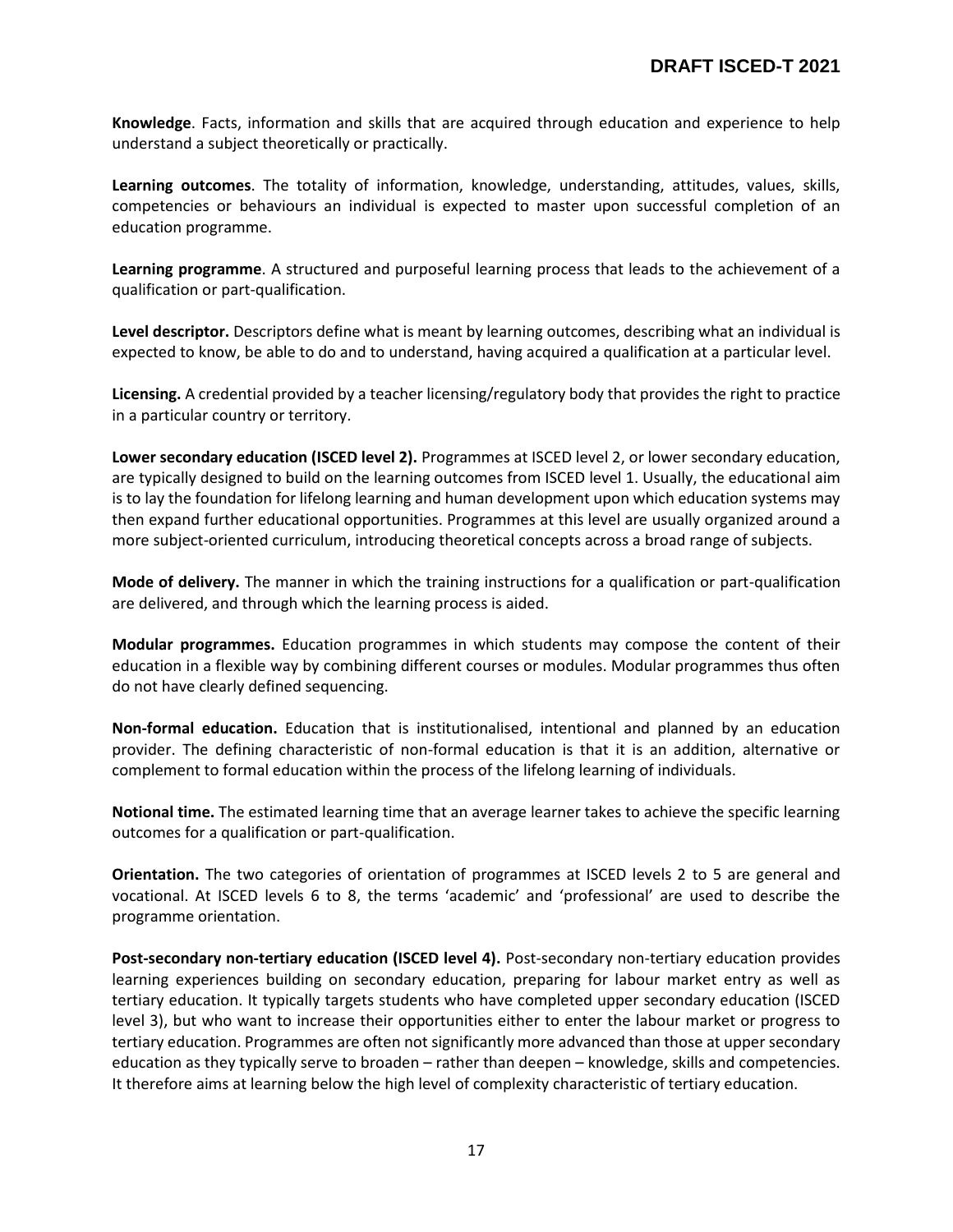**Primary education (ISCED level 1).** Primary education provides learning and educational activities typically designed to provide students with fundamental skills in reading, writing and mathematics (i.e. literacy and numeracy) and establish a solid foundation for learning and understanding core areas of knowledge and personal development, preparing for lower secondary education. It focuses on learning at a basic level of complexity with little, if any, specialisation.

**Qualification.** The official confirmation, usually in the form of a document, certifying the successful completion of an education programme or a stage of a programme. Qualifications can be obtained through: i) successful completion of a full education programme; ii) successful completion of a stage of an education programme (intermediate qualifications); or iii) validation of acquired knowledge, skills and competencies, independent of participation in an education programme. This may also be referred to as a 'credential'.

**Qualifications framework.** An instrument for the development, classification and recognition of skills, knowledge and competencies along a continuum of agreed levels. It is a way of structuring existing and new qualifications, which are defined by learning outcomes – clear statements of what the learner must know or be able to do, whether learned in a classroom, on the job, or less formally.

**Referencing.** A process that results in the establishment of a relationship between the levels of a Regional Qualifications Framework and National Qualifications Framework or system.

**Secondary education (ISCED levels 2 and 3).** Secondary education provides learning and educational activities building on primary education and preparing for labour market entry, post- secondary nontertiary education and tertiary education. Broadly speaking, secondary education aims at learning at an intermediate level of complexity. ISCED distinguishes between lower and upper secondary education.

**Skills.** A bundle of knowledge, attributes and capacities that can be learnt and that enable individuals to successfully and consistently perform an activity or task and can be built upon and extended through learning.

**Sustainable development**. Development that meets the needs of current generations without compromising the ability of future generations to meet their needs.

**Target teaching level**. The level at which student teachers will teach once they are qualified, such as early childhood, primary or secondary education.

**Teacher.** A person whose professional activity is to teach theory and practice at different education levels. Teaching involves the planning, organisation, and conducting of group activities whereby students' knowledge, skills, and attitudes develop as stipulated by educational programmes.

**Teaching practice** (also referred to as practice teaching). A period of workplace (in-school) experience that student teachers undergo as part of their training under the supervision of an experienced teacher.

**Teacher training programme.** A coherent set or sequence of educational activities designed and organized to achieve predetermined learning objectives or accomplish a specific set of educational tasks over a sustained period to prepare teachers for their occupation.